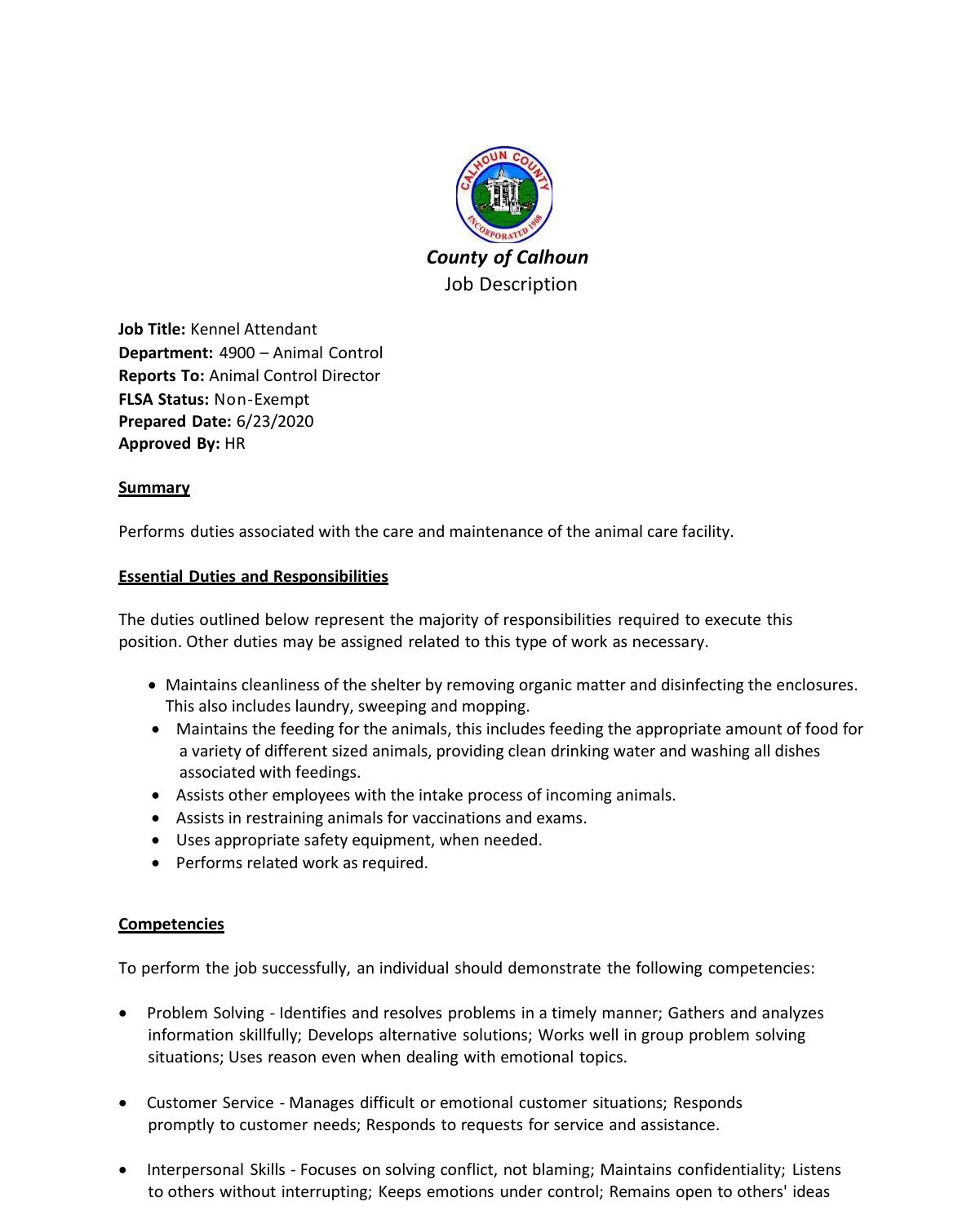and tries new things.

- Oral Communication Speaks clearly and persuasively in positive or negative situations; listens and gets clarification; Responds well to questions; Participates in meetings.
- Written Communication Writes clearly and informatively; edits work for spelling and grammar; able to read and interpret written information.
- Teamwork Balances team and individual responsibilities; Exhibits objectivity and openness to others' views; Gives and welcomes feedback; Contributes to building a positive team spirit; Puts success of team above own interests; Able to build morale and group commitments to goals and objectives; Supports everyone's efforts to succeed.
- Diversity Shows respect and sensitivity for cultural differences; educates others on the value of diversity; promotes a harassment-free environment; Builds a diverse workforce.
- Ethics Treats people with respect; Keeps commitments; inspires the trust of others; Works with integrity and ethically; Upholds organizational values.
- Organizational Support Follows policies and procedures; Completes administrative tasks correctly and on time; supports organization's goals and values; Benefits organization through outside activities; Supports affirmative action and respects diversity.
- Judgment Displays willingness to make decisions; Exhibits sound and accurate judgment; Supports and explains reasoning for decisions; Includes appropriate people in decision-making process; Makes timely decisions.
- Motivation Sets and achieves challenging goals; Demonstrates persistence and overcomes obstacles; Measures self against standard of excellence; Takes calculated risks to accomplish goals.
- Professionalism Approaches others in a tactful manner; Reacts well under pressure; Treats others with respect and consideration regardless of their status or position; Accepts responsibility for own actions; Follows through on commitments.
- Quality Demonstrates accuracy and thoroughness; Looks for ways to improve and promote quality; Applies feedback to improve performance; Monitors own work to ensure quality.
- Quantity Meets productivity standards; Completes work in timely manner; Strives to increase productivity; Works quickly.
- Safety and Security Observes safety and security procedures; Determines appropriate action beyond guidelines; Reports potentially unsafe conditions; Uses equipment and materials properly.
- Adaptability Adapts to changes in the work environment; Manages competing demands; Changes approach or method to best fit the situation; Able to deal with frequent change,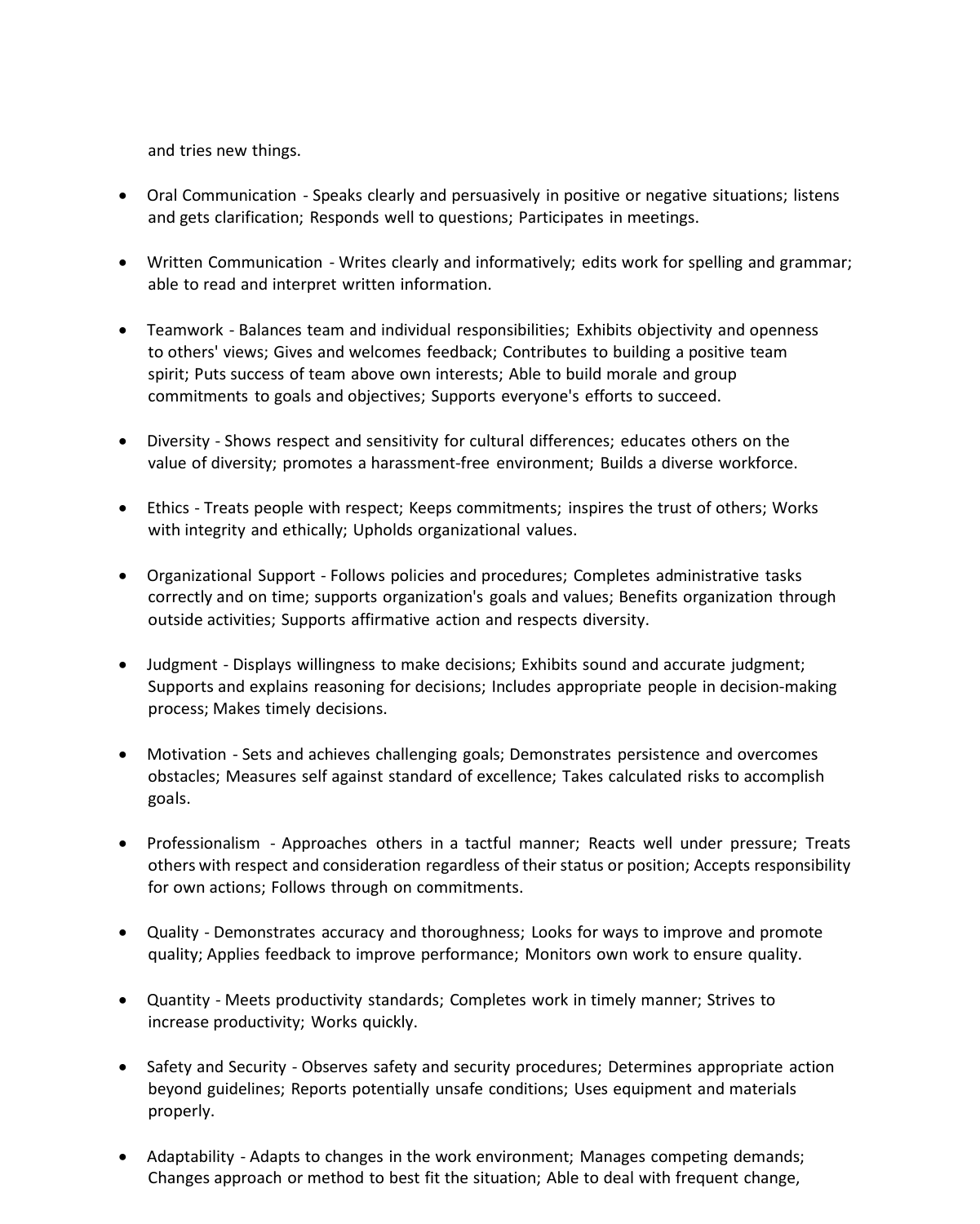delays, or unexpected events.

- Attendance/Punctuality Is consistently at work and on time; Ensures work responsibilities are covered when absent; Arrives at meetings and appointments on time.
- Dependability Follows instructions, responds to management direction; Takes responsibility for own actions; Keeps commitments; Commits to long hours of work when necessary to reach goals; Completes tasks on time or notifies appropriate person with an alternate plan.
- Initiative Volunteers readily; Undertakes self-development activities; Seeks increased responsibilities; Takes independent actions and calculated risks; Looks for and takes advantage of opportunities; Asks for and offers help when needed.

## **Qualifications**

To perform this job successfully, an individual must be able to perform each essential duty satisfactorily. The requirements listed below are representative of the knowledge, skill, and/or ability required. Reasonable accommodations may be made to enable individuals with disabilities to perform the essential functions.

#### **Education and/or Experience**

High school diploma or general education degree (GED); or one to three months related experience and/or training; or equivalent combination of education and experience.

## **Language Skills**

Ability to read and interpret documents such as safety rules, operating and maintenance instructions, and procedure manuals.Ability to write routine reports and correspondence. Ability to speak effectively before groups of customers or employees of organization.

## **Reasoning Ability**

Ability to apply common sense understanding to carry out instructions furnished in written, oral, or diagram form. Ability to deal with problems involving several concrete variables in standardized situations.

## **Other Qualifications**

Employee will be required to work holidays and weekends.

#### **Physical Demands**

The physical demands described here are representative of those that must be met by an